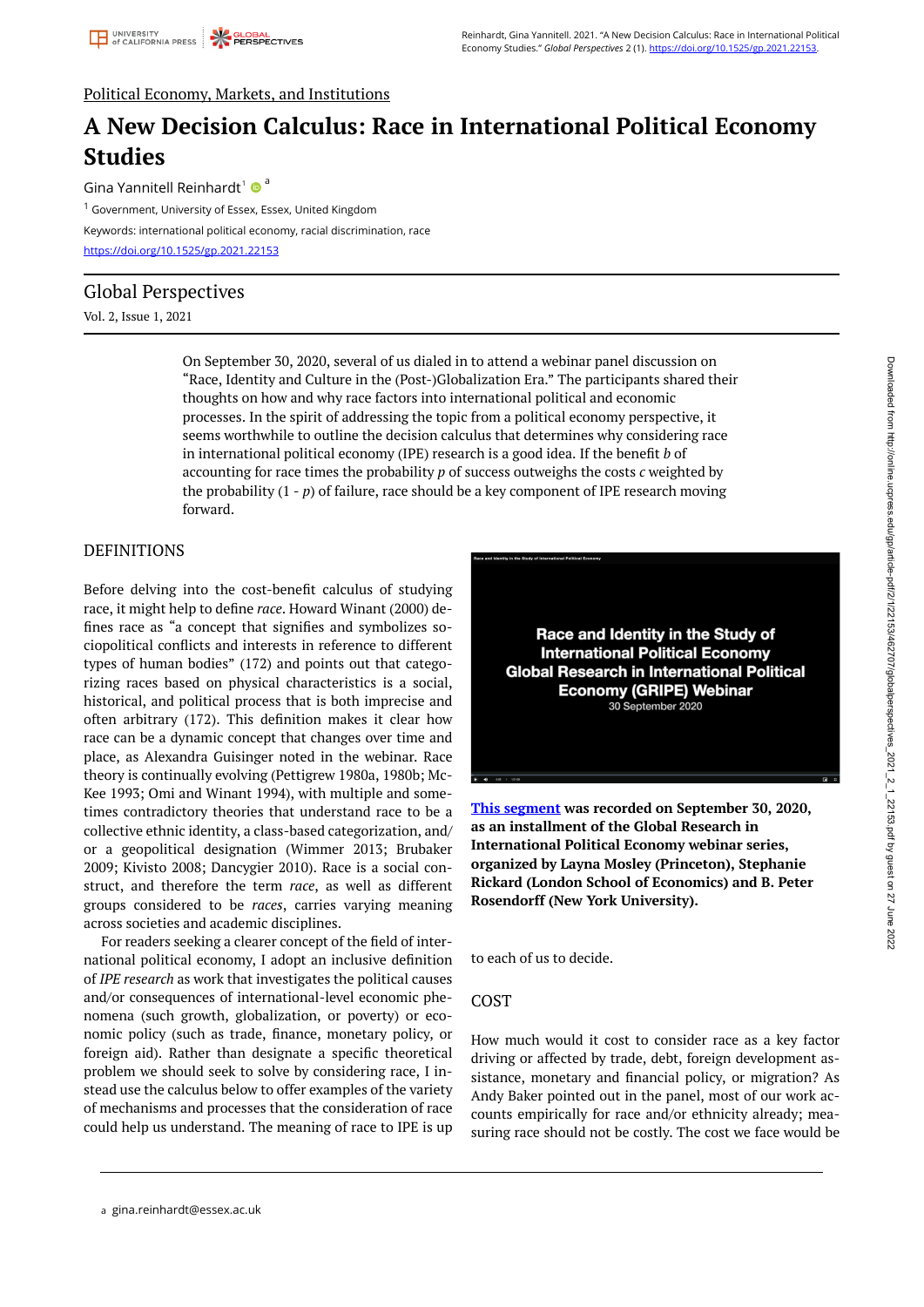in extra time spent theorizing about race and how it conditions experiences and shapes economic attitudes, and then using those theories to expand our empirical investigations to focus on race. In short, we need to do the work necessary to bring race from a control variable to a key explanatory variable.

Such work would take time and energy, but we are fortunate that other disciplines and subfields have spent a lot of time working on the idea. We know, for example, that identity characteristics like race affect both our political socialization and the way we perceive political and economic events in the world. Race affects our trust in each other and in government (Hetherington and Globetti 2002; Marschall and Stolle 2004), our assessment of the performance of public officials in key events like disasters (Reinhardt 2015a; Koliba, Mills, and Zia 2011), and our own sense of place and space (Light and Harris 2012; Falk, Hunt, and Hunt 2006). And because we know that these factors are determinants of our worldviews and decisions moving forward, we also know that race drives decisions about migration (Reinhardt 2015b; Burrell et al. 2019; Erel, Murji, and Nahaboo 2016; Berg 2017; Kaur 2004; Silverstein 2005; Fussell, Sastry, and VanLandingham 2010), investment (Rajaram 2018; Findlay and Lundahl 1987; Shin and Hanna 2015; Gutter and Fontes 2006), and political participation (Bobo and Gilliam Jr 1990; Bueno and Fialho 2009; Leighley and Vedlitz 1999; Verba et al. 1993; Fairdosi and Rogowski 2015; Anoll 2018).

Beliefs about merit, tradition, redistribution, and relationships between and among countries and areas of the world are imbued with judgments about race and class. It should not be a very large cost, then, to bring insights from work on race into IPE. As Maha Rafi Atal notes in this issue, critical race theory (CRT) is a lens for examining race that is already well suited to an IPE perspective (Atal 2021). Her compelling argument for considering "whiteness as property" illuminates the idea that, although race may be *constructed* differently across time and space, it may be *materialized* similarly. This perspective opens new avenues for investigating IPE puzzles. Is a propensity or willingness to trade with or send development aid to other countries fundamentally about beliefs in what people in those countries are worth? Do decisions about multilateral finance, assistance, debt relief, and trade sanctions depend on actors' perceptions of the benefits of a world order that reconceptualizes race and the value of whiteness (or nonwhiteness) in a particular way? Should we view the property of race as a factor endowment for an individual or a nation-state?

#### BENEFIT

Any cost must be offset by a benefit if a change in scholarship is to be worthwhile. Luckily, the potential benefits to giving specific attention to race in IPE are manifold. As a social construct, acknowledging the role of race in IPE opens a wealth of possibilities for investigation. Race varies in meaning and salience across cultures and geopolitical borders. Because group vulnerabilities are often based on race, the effects of globalization are likely to be conditional on race, and as a research field, we know very little about those conditions. Such issues can be investigated with field experiments, as Andy Baker suggested, as well as survey exper-

iments using indirect questioning techniques (Chaudhuri and Christofides 2013) and more standard observational studies that examine subnational identity-based categories as units of analysis rather than nation-states.

Even more benefits lie waiting amid grant funding opportunities, which often prioritize work based on vulnerable groups, including those based on gender and race. We know from research into political behavior that identities based on race, gender, and class intersect to jointly construct each other (Shields 2008). Work on intersectionality shows a profound difference between the experience of minority-race women versus minority-race men, for example, in terms of redistribution, trust, power, and economic and human rights (Reinhardt 2019; Randall 2016; "A Union of Equality: EU Anti-Racism Action Plan 2020-2025" n.d.). Though race is, at its heart, about identity, racial discrimination is structurally supported by laws and systems that allow discriminatory treatment to persist. Bringing an IPE approach to interrogate these structures will open doors to funding around the world ("Social, Political and Economic Inequality | RSF" n.d.; "Soros Equality Fellowship" n.d.; Marketing Communications: Web // University of Notre Dame n.d.).

Studying race in IPE can also help make the field more diverse and inclusive. Scholars who study race and racial discrimination are found throughout many subfields of economics and political science, including comparative politics, American politics, judicial politics, political behavior, labor economics, economic policy, health and welfare economics, public economics, and economic history. Some scholars investigate race and IPE topics in interdisciplinary fields, such as environmental studies, disaster studies, human rights, public health, and public policy. To fail to consider race in IPE signals to these scholars, and to earlycareer researchers, that the subfield as a whole has little interest in the work they do or the perspectives they bring. We risk remaining ignorant not only of the way race factors into political economy processes but also of the enrichment a diverse group of scholars can bring to any work.

For some, the most important benefits of examining race as a key explanatory IPE variable will be the material, expressive, associative, and psychological benefits that come from responding to a normative imperative to study race, as well as the implications such work can have on human rights and civil rights in various parts of the world. This exigency is one of the key reasons so much research funding is available to study discrimination—the drive is based on the acknowledgment that globalization, growth, and social and economic development have brought varying levels of wealth and hardship based on group characteristics such as race, gender, and class. Research that considers race as a key determinant of economic and political processes and outcomes thus could not only fulfill a personal desire to contribute to the pursuit of equity in human rights but also contribute concrete advice and recommendations that help advance an important policy goal.

## PROBABILITY

Of course, the cost and benefit of studying race in IPE must be weighted by the probability of such work being "successful." In a sector where new applications and tests of existing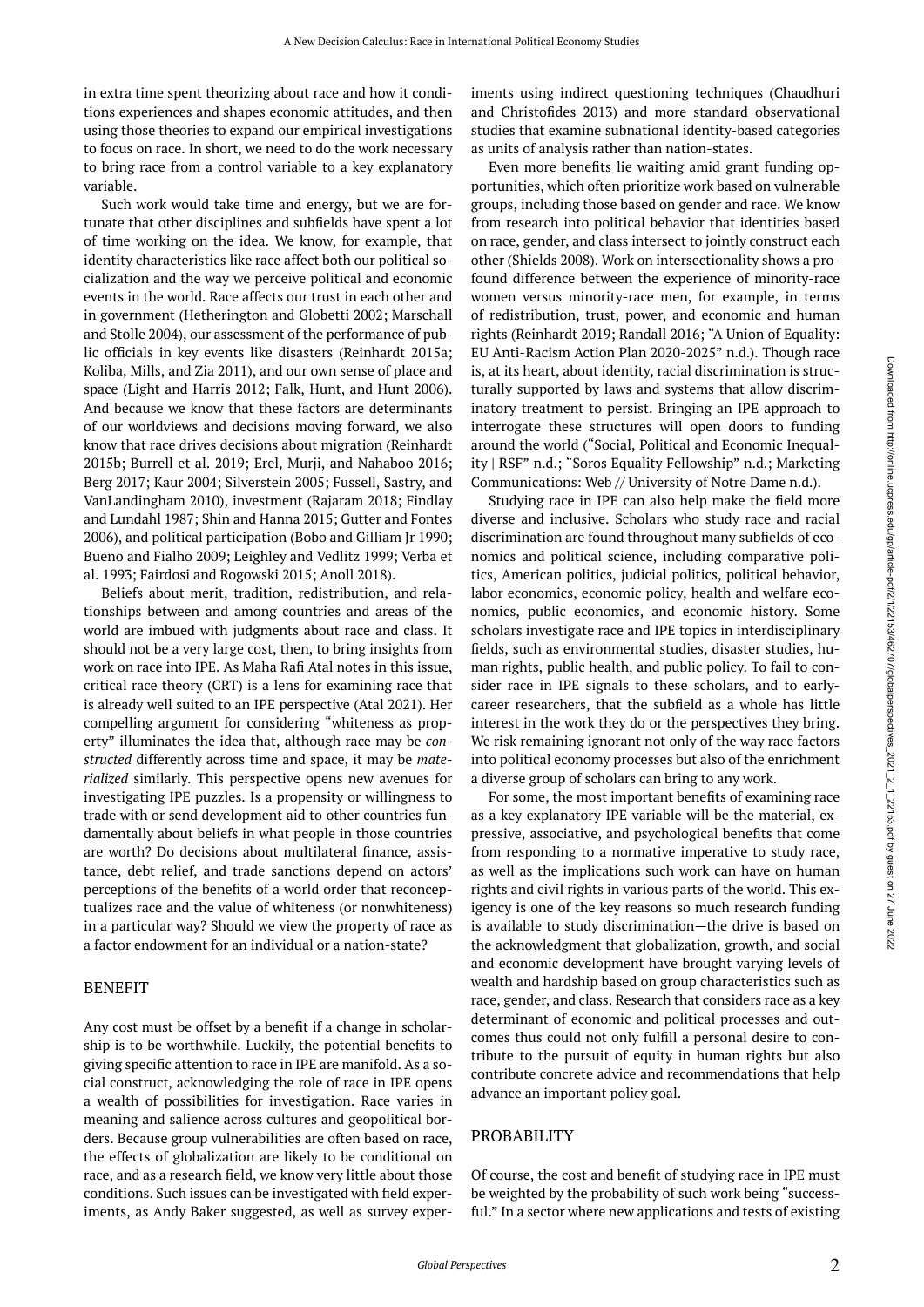models, and new ways to think about known processes, are rewarded with widely available funding possibilities, swift publication, and multiple citations, the probability of success by engaging in rigorous, thoughtful work on race in IPE is high. Collaborating with scholars already studying race and racial discrimination will boost the probability of the work revealing important insights while making the field more inclusive. As Rachel Wellhausen (2021) aptly notes in this collection, there is space for each of us to examine race in the context of IPE, and doing so does not redistribute the pie but instead expands it. It is likely that such work will attract new graduate students, and that early-career researchers pursuing this work will be marketable for posts ranging from academic IPE positions to positions seeking diversity, equity, and inclusion specialists in schools of interdisciplinary programs and research clusters in international financial and monetary organizations.

## TOTAL EXPECTED VALUE

Each scholar's final decision calculus regarding whether to study race in IPE must, of course, depend on opportunity costs and personal benefits that I do not address here. Just as we expect racial discrimination to be structurally perpetuated, so should we also address the structure within IPE that currently dissuades race as a topic of study. The probability of success of conducting research in race and IPE could be heightened by a variety of means, including calls for special issue contributions on race in IPE from top journals, designated panels on race in IPE at prominent conferences that call for papers in advance and advertise broadly, and outreach to scholars of political economy in the Global South and institutions that are underrepresented on our mailing lists to share information about what we do, how we do it, and why they might be interested in doing it too. Ultimately, it is time to acknowledge that no matter how much time our research has spent quantifying cultural attributes, we cannot and must not ignore the role that in-group and out-group preferences, costs, and benefits play in an individual's political and economic decisions, or the translation of those decisions to macro-level trends and international interactions—all elements that are fundamentally and inextricably linked to race.

## COMPETING INTERESTS

The author has no competing interests to declare.

# AUTHOR BIOGRAPHY

Gina Yannitell Reinhardt studies how citizens and policy makers make decisions under uncertainty, and how those decisions affect economic, social, and political development and subsequent policy outcomes. She focuses on projects designed to build resilience to disasters and aid disaster recovery, principally by addressing interpersonal and political trust. Gina evaluates local and international programmes in an effort to understand how financing can be judiciously allocated to help avert, alleviate, mitigate, and manage disasters, particularly those related to climate change, but also including technological and other disasters. She is committed to helping build local research and policy capacity in the Global South, and is currently curating a series of symposia on Structuring Inclusion into the Discipline of Political Science for *PS: Political Science and Politics*.

Submitted: November 16, 2020 PDT, Accepted: March 07, 2021 PDT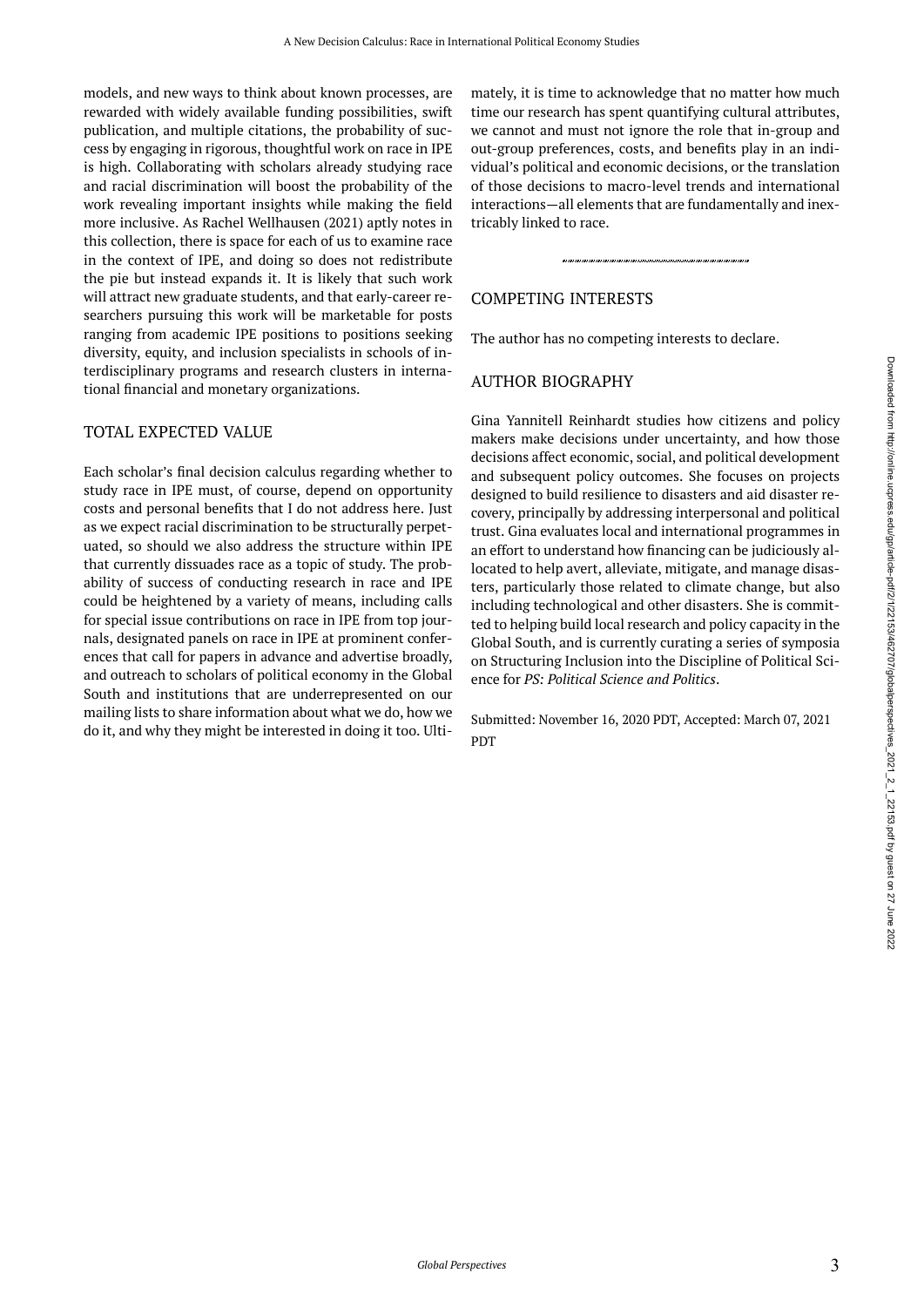# REFERENCES

"A Union of Equality: EU Anti-Racism Action Plan 2020-2025." n.d. European Web Site on Integration. Accessed November 16, 2020. [https://ec.europa.eu/mi](https://ec.europa.eu/migrant-integration/librarydoc/a-union-of-equality-eu-anti-racism-action-plan-2020-2025) [grant-integration/librarydoc/a-union-of-equality-eu](https://ec.europa.eu/migrant-integration/librarydoc/a-union-of-equality-eu-anti-racism-action-plan-2020-2025)[anti-racism-action-plan-2020-2025.](https://ec.europa.eu/migrant-integration/librarydoc/a-union-of-equality-eu-anti-racism-action-plan-2020-2025)

Anoll, Allison P. 2018. "What Makes a Good Neighbor? Race, Place, and Norms of Political Participation." *American Political Science Review* 112 (3): 494–508. [https://doi.org/10.1017/S000305541800](https://doi.org/10.1017/S0003055418000175) [0175.](https://doi.org/10.1017/S0003055418000175)

Atal, Maha Rafi. 2021. "Measuring the Wages of Whiteness: A Project for Political Economists." *Global Perspectives* 2 (1). [https://doi.org/10.1525/gp.2021.221](https://doi.org/10.1525/gp.2021.22154) [54](https://doi.org/10.1525/gp.2021.22154).

Berg, Ulla D. 2017. *Mobile Selves: Race, Migration, and Belonging in Peru and the US*. Vol. 3. NYU Press.

Bobo, Lawrence, and Franklin D. Gilliam Jr. 1990. "Race, Sociopolitical Participation, and Black Empowerment." *The American Political Science Review*, 377–93.

Brubaker, Rogers. 2009. "Ethnicity, Race, and Nationalism." *Annual Review of Sociology* 35: 21–42.

Bueno, Natália Salgado, and Fabrício Mendes Fialho. 2009. "RACE, RESOURCES, AND POLITICAL PARTICIPATION IN A BRAZILIAN CITY." *Latin American Research Review* 44 (2): 59–83.

Burrell, Kathy, Peter Hopkins, Arshad Isakjee, Colin Lorne, Caroline Nagel, Robin Finlay, Anoop Nayak, Matthew C. Benwell, Raksha Pande, and Michael Richardson. 2019. "Brexit, Race and Migration." *Environment and Planning C: Politics and Space* 37 (1):  $3 - 40.$ 

Chaudhuri, Arijit, and Tasos C. Christofides. 2013. "Indirect Techniques as Alternatives to Randomized Response." In *Indirect Questioning in Sample Surveys*, 115–49. Springer.

Dancygier, Rafaela M. 2010. *Immigration and Conflict in Europe*. Cambridge University Press.

Erel, Umut, Karim Murji, and Zaki Nahaboo. 2016. "Understanding the Contemporary Race–Migration Nexus." *Ethnic and Racial Studies* 39 (8): 1339–60.

Fairdosi, Amir Shawn, and Jon C. Rogowski. 2015. "Candidate Race, Partisanship, and Political Participation: When Do Black Candidates Increase Black Turnout?" *Political Research Quarterly*, March. [h](https://doi.org/10.1177/1065912915577819) [ttps://doi.org/10.1177/1065912915577819](https://doi.org/10.1177/1065912915577819).

Falk, William W., Matthew O. Hunt, and Larry L. Hunt. 2006. "HURRICANE KATRINA AND NEW ORLEANIANS'SENSE OF PLACE: Return and Reconstitution or 'Gone with the Wind'?" *Du Bois Review: Social Science Research on Race* 3 (1): 115–28.

Findlay, Ronald, and Mats Lundahl. 1987. "Racial Discrimination, Dualistic Labor Markets and Foreign Investment." *Journal of Development Economics* 27  $(1-2)$ : 139-48.

Fussell, Elizabeth, Narayan Sastry, and Mark VanLandingham. 2010. "Race, Socioeconomic Status, and Return Migration to New Orleans after Hurricane Katrina." *Population and Environment* 31 (1–3): 20–42.

Gutter, Michael S., and Angela Fontes. 2006. "Racial Differences in Risky Asset Ownership: A Two-Stage Model of the Investment Decision-Making Process." *Journal of Financial Counseling and Planning* 17 (2).

Hetherington, Marc J., and Suzanne Globetti. 2002. "Political Trust and Racial Policy Preferences." *American Journal of Political Science*, 253–75.

Kaur, Amarjit. 2004. "Crossing Frontiers: Race, Migration and Borders in Southeast Asia." *IJMS: International Journal on Multicultural Societies*.

Kivisto, Peter. 2008. *Multiculturalism in a Global Society*. John Wiley & Sons.

Koliba, Christopher J., Russell M. Mills, and Asim Zia. 2011. "Accountability in Governance Networks: An Assessment of Public, Private, and Nonprofit Emergency Management Practices Following Hurricane Katrina." *Public Administration Review* 71 (2): 210–20. [https://doi.org/10.1111/j.1540-6210.201](https://doi.org/10.1111/j.1540-6210.2011.02332.x) [1.02332.x.](https://doi.org/10.1111/j.1540-6210.2011.02332.x)

Leighley, Jan E., and Arnold Vedlitz. 1999. "Race, Ethnicity, and Political Participation: Competing Models and Contrasting Explanations." *The Journal of Politics* 61 (4): 1092–1114. [https://doi.org/10.2307/26](https://doi.org/10.2307/2647555) [47555](https://doi.org/10.2307/2647555).

Light, Michael T., and Casey T. Harris. 2012. "Race, Space, and Violence: Exploring Spatial Dependence in Structural Covariates of White and Black Violent Crime in US Counties." *Journal of Quantitative Criminology* 28 (4): 559–86.